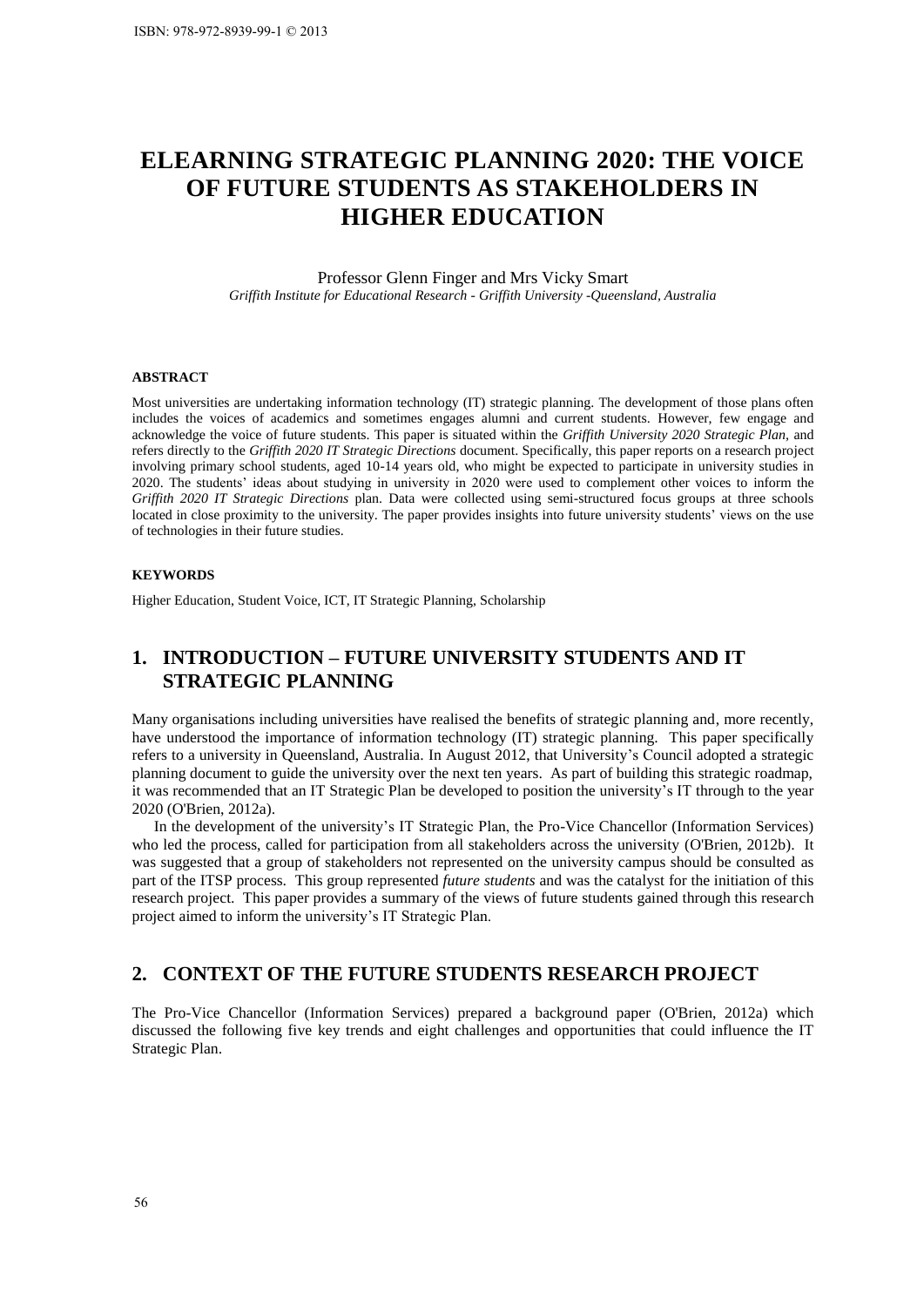Key Trends

- Ubiquitous connectedness mobile technology and wireless availability;
- Convergence Separated devices morphing into one and increasing functionality;
- Information abundance Online availability of information, big data collection and always available;
	- Access over ownership Owning vs accessing and cloud based services; and
	- Consumerisation Takeup of innovations; e.g. iPhone Challenges and Opportunities
	- Shrinking innovation cycles Faster, smarter, cheaper
	- Open everything
	- Digital content
	- Collaboration and crowdsourcing
	- Easier for people to work together
	- Growth in social media use
	- Data mining and analytics
	- Opportunities to collect big data

The intention of the discussion paper, together with the formation of an advisory group, was a starting point for discussion about futures and possibilities for envisioning the role of IT directions in shaping the future of the university. Funding was provided for the employment of a Research Assistant to conduct this research project to go beyond the usual activities for strategic planning by engaging with future students – students currently aged approximately 10-14 years old - who might become students at the university in 2020. This was supported as being an excellent idea which was respectful of young people use of technologies and views about possible scenarios for their future studies at university.

# **3. REVIEW OF RELEVANT LITERATURE – THE VOICE OF FUTURE UNIVERSITY STUDENTS**

While there is considerable literature which has sought the views of school students about the use various technologies for learning in school settings, and there is literature about university students perceptions about access to and use of technologies in their studies, there is little research which directly sought future university students' views on technologies and their use in future university studies. However, the literature review conducted revealed three key themes around student voice that related to this research project, and this guided the conceptual framework of this research; namely,

Theme 1: Student voice and its potential value and importance;

Theme 2: Student voice about using ICT; and

Theme 3: Student voice to inform IT strategic planning.

#### **3.1 Theme 1: Student Voice and its Potential Value and Importance**

While student voice is not a new topic, and that there have been various contributions to research made over the last thirty years, research tended to be interested in seeking students' opinions about a range of educational matters, but there was little research about how those opinions influenced school decisionmaking [\(Rudduck & Fielding, 2006\)](#page-10-2), and evident in the following literature review, much of the research focused on schooling, rather than university. [Levin \(2000\)](#page-9-0) suggested that students should not be at the bottom of the reform agenda, but should be given a 'voice' in reform agendas, as students need a voice so "that reform will be more successful…that education reform cannot be successful unless students are more involved" [\(Levin, 2000, p. 156\)](#page-9-0). Furthermore, Levin suggests five arguments for the inclusion of students in reform change. Firstly, "effective implementation of change requires participation by and buy-in from all those involved, students no less than teachers" [\(Levin, 2000, p. 156\)](#page-9-0). International Conference on Educational Technologies 2013<br>
ology and wireless availability;<br>
mg into one and increasing functionality;<br>
suity of information, big data collection and always<br>
suity of information, big data c

This argument comes from organisational change theory and makes sense for all parties involved to be a part of the decision-making process for it to be successful. Secondly, "students have unique knowledge and perspectives that can make reform efforts more successful and improve their implementation" (Levin, 2000, [p. 156\)](#page-9-0). Students can explain from their perspective what it means now or they can speculate for the future.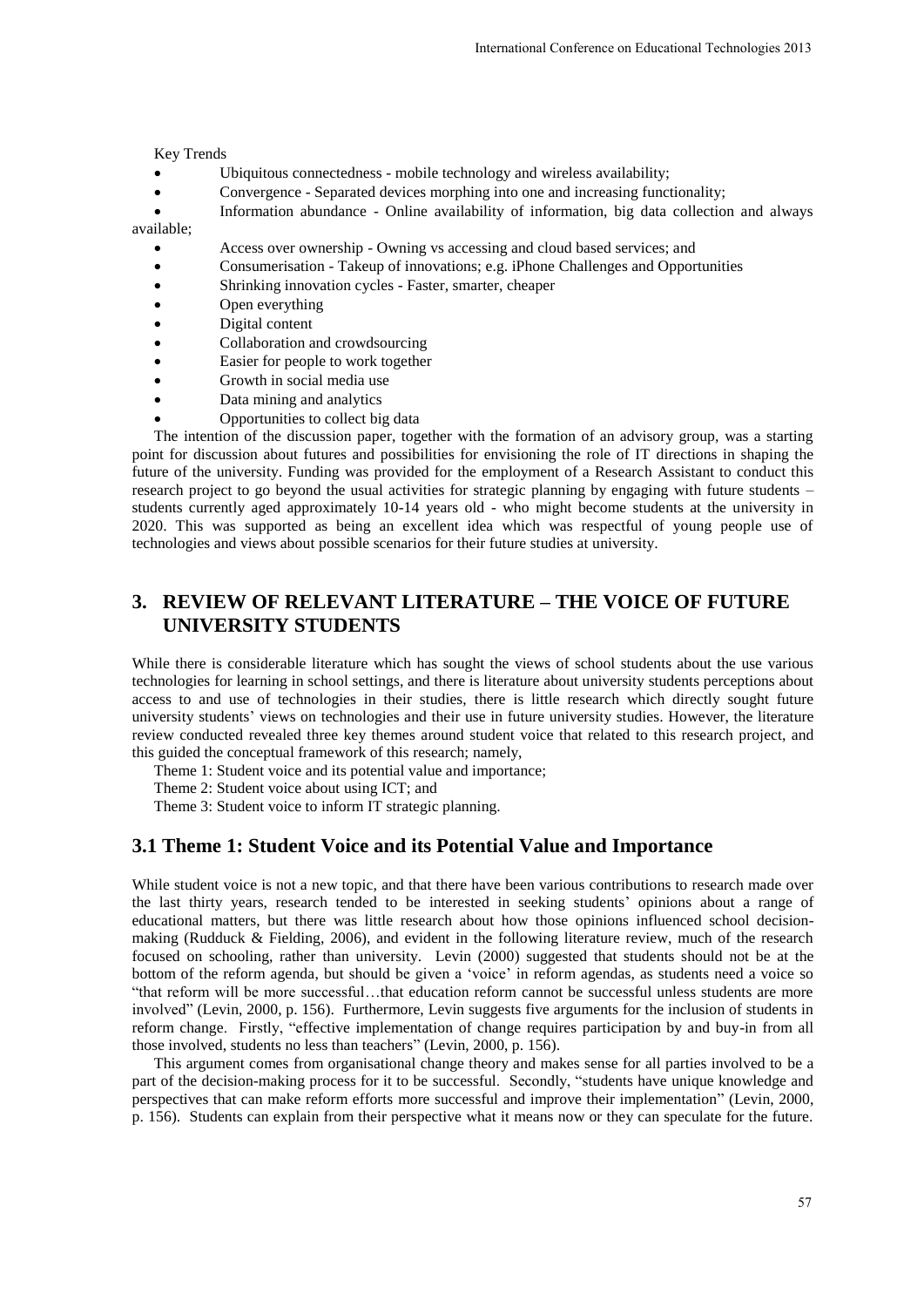Thirdly, "students' views can help mobilise staff and parent opinion in favour of meaningful reform" [\(Levin,](#page-9-0)  2000, p. 156). This is consistent with organisational change theory which suggests that if the change is initiated from within with a positive message then that acceptance can be reverberated through others. Fourthly, "constructivist learning, which is increasingly important to high standards reforms, requires a more active student role in schooling" [\(Levin, 2000, p. 157\)](#page-9-0). Constructivist learning requires the learners to be more engaged and in control of their own learning. It suggests that students use their voice to negotiate their learning in the classroom. Finally, "students are the producers of school outcomes, so their involvement is fundamental to all improvement" [\(Levin, 2000, p. 157\)](#page-9-0). For Levin, schools are where students learn, and have a significant impact on student learning. Therefore, Levin argues giving students a voice in a reform agenda in the school can have a large impact on the success of the reforms.

Beattie (2012) asserts that "students are not the problem; they are part of the solution" [\(2012, p. 158\)](#page-9-1), as student voice is the missing ingredient in school transformation. In an article discussing "the Youth and Adults Transforming Schools Together (YATST) initiative to provide training and support for students and educators, working as partners to transform their schools" [\(Beattie, 2012, p. 159\)](#page-9-1), students aged 14-18 years were encouraged to participate in transforming schools as 'a peaceful revolution' by instigating a cultural shift in their school where these students had a say in the school decision-making process. This initiative expanded to include over twelve schools in the network. While Beattie suggests that "authentic youth-adult partnerships in school transformations are unchartered territory…(with) few prototypes to inform the work" (2012, p. 140), this initiative highlights the success of allowing student voice to participate in decisionmaking to transform schools.

The previous research by Beattie reflects acknowledgement of the importance of students from within a school context, where those students are part of a school. [Mitra \(2006\)](#page-9-2) goes further to show that the position of the 'challenger' can influence the success of student voice with school decision-making as part of a reform process. Three cases were discussed where the position of the voice was within or outside the school system. The outside school example provided by Mitra was an independent group that represented the student body to lobby for change. In that example, student voice is not restricted to current students but voice from outside is considered, and this can include lobbying for students or representing their voice. In this instance, this lobby group were passionate outsiders presenting their views of student voice, but there was no discussion of how the voices of students were actually captured and there was no indication as to whether or not the lobby group included future students. [Mitra \(2006\)](#page-9-2) explains that, "the concept of student voice must gain legitimacy among powerful stakeholders in the school" [\(p. 315\)](#page-9-2). This research also proposes that student voice from outside of the university can influence strategic planning decisions and has the potential to gain different perspectives, as well as confirming perspectives held by current university stakeholders. ISBN: 978-972-8939-99-1 © 2013<br>
ISBN: 978-972-8939-99-1 © 2013<br>
2000, p. 156). This is consiste<br>
minitated from within with a p<br>
from thin with a p<br>
from thin with a p<br>
from the classroom. Final<br>
Fourthly, "constructivist

#### **3.2 Theme 2: Student Voice about using ICT**

In Australia, there are examples where data are collected seeking student perceptions of their use of ICT. An example is through Australia's participation in the Programme for International Student Assessment (PISA) involving fifteen-year-old students. Conducted every three years, this has included items relating to access to and use of computers. For example, in 2000, PISA reported that 91% of students had access to a computer at home with 98% having access to a computer at school [\(OECD, 2005\)](#page-10-3), which was above the OECD average of 78% and 87%. In 2003 Australia students recorded access at home of 97% and 100% reported access at school (OECD, 2005). In 2009, around 470,000 students participated from 65 participating countries. The questions changed to students who *use* a computer at home and at school with Australia recording 96.7% for home use and  $91.6\%$  for school use [\(OECD, 2011\)](#page-10-4). Australia scored highly in these results well, above the OECD average, and these data, while giving some insights into students' current access and use of computers at home and at school do not ask students about their perceptions of their possible future use of technology for university studies.

While not directly requiring student responses, the Australian Bureau of Statistics (ABS) collects data through surveys every four years through a national census. Data were published by the ABS in 2011 together with data from the "2009 and 2006 Children's Participation in Cultural and Leisure Activities Survey and the household use of information technology topic in the ABS 2008-09 Multipurpose Household Survey" [\(Australian Bureau of Statistics, 2011\)](#page-9-3). This reported interesting information, such as "In the 12 months prior to 2009, an estimated 2.2 million children (79%) aged 5-14 years reported accessing the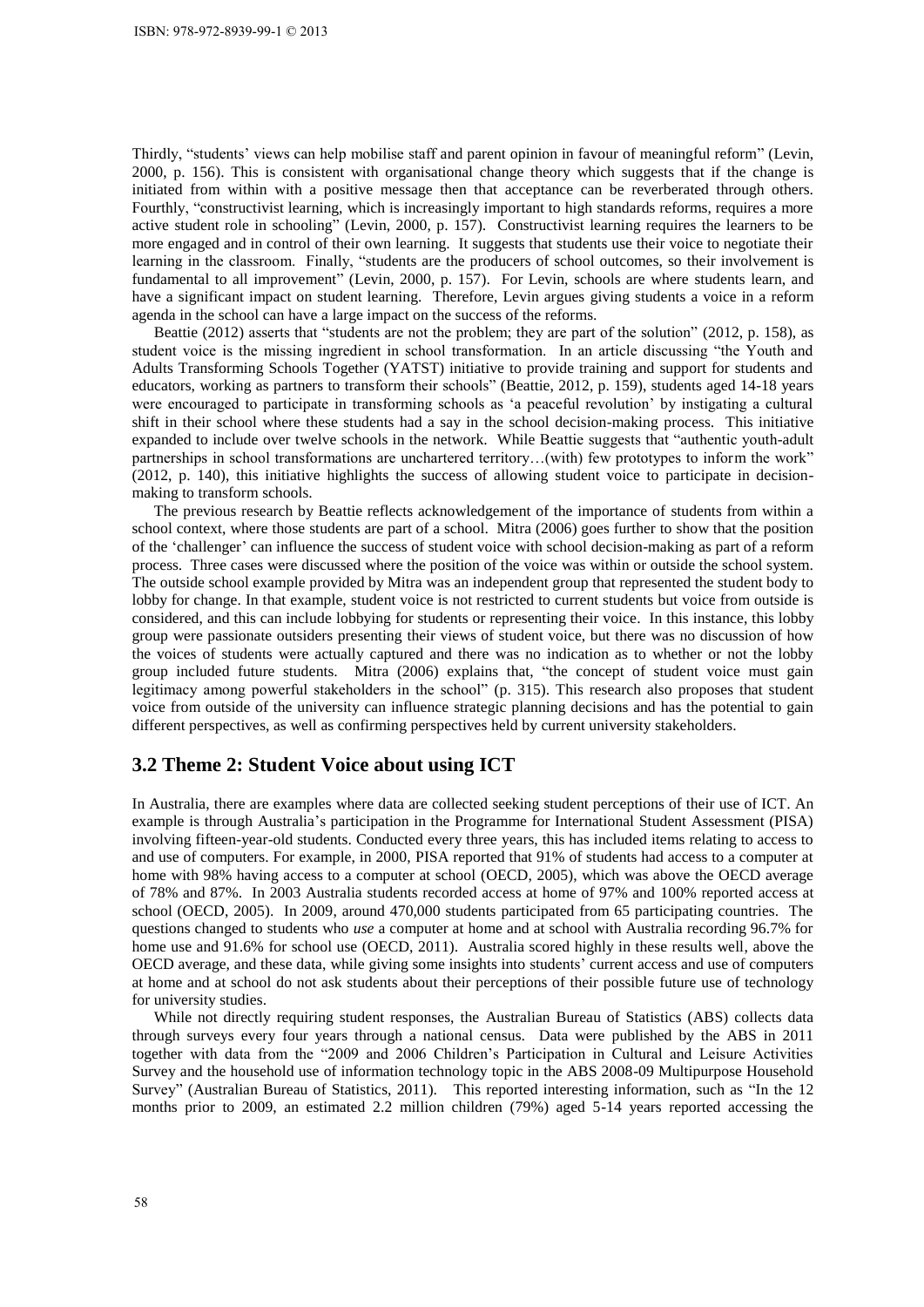internet, up from 65% in 2006" [\(Australian Bureau of Statistics, 2011, p. 2\)](#page-9-3). The ABS reported that Internet use changes depending on the age of the child, with younger children using the Internet for entertainment, but when they are older, they tend to use it primarily for information and socialising. The majority of children (59%) were found to spend less than 4 hours a week on the Internet, but time spent on the Internet increased with age. To illustrate, "An estimated 841,000 children, almost a third (31%) of all children, owned a mobile phone…only 4% of children had used their mobile phone to access the internet" (Australian Bureau of [Statistics, 2011, p. 3\)](#page-9-3). Again, the ABS census does not ask students about their perceptions of their possible future use of technology for university studies.

Research which more directly acknowledges student voice is evident in the work undertaken by Moyle and Owen. For example, two major reports which were provided for the Department of Education, Employment and Workplace Relations (DEEWR) (Moyle & Owen, 2009a, 2009b) asked a variety of students about their thoughts on learning with ICT. Moyle and Owen's (2009a, 2009b) research was undertaken with Australian school students, VET, university and early career teachers. Over half of the survey responses (n=654/1082) and focus group participants (n=209/299) were from primary and secondary students with data collected in 2008. The goal of the research project was to "gain an improved and contemporary understanding of the expectations and experiences of learners…of how information and communication technologies may be utilised to improve learning outcomes"(2009b, p. 7). Themes identified in the research suggest that students reported:

- high levels of computer and internet use from home and schools;
- high level of mobile phone ownership;
- low level of use of computers and Internet at local libraries and internet cafes; and
- technologies assisted their studies and they felt confident in using technology.

Their research, conducted approximately 5 years ago, provided valuable insights through student voice about using ICT. Interestingly, their research provided some findings in relation to the students being asked about their future expectations, and those expectations related to the use of ICT. Generally, the students wanted faster, better and newer technologies for home and in school, and they expected that their teachers were able to use them [\(Moyle & Owen, 2009b, p. 50\)](#page-10-5). In research presented by Sheehy and Bucknall (2008), a variety of differing aged children were asked about their thoughts about how technology might be used for future education systems. The conduct of a focus group allowed students to express their ideas as interactive discussion, drawings and flip charts. Four groups of students (n=24) were selected and participated in these focus groups. The students were various ages from 10-17 years old and the conclusions suggested that the students were limited to their current educational experience "where ICT is used to support or allow these practices to occur but the underpinning model of learning remains the same as their best current experience" [\(Sheehy & Bucknall, 2008, p. 111\)](#page-10-6). They found that students were interacting with technologies in new ways but that, interestingly, students did not count that as learning. Sheehy and Bucknall (2008) indicated that, "If we wish to move towards innovations in our use of ICT and to incorporate this into our imaginative blueprints for the future, then we need to equip learners with the conceptual tools to reflect on learning and how it occurs" [\(pp. 112-113\)](#page-10-6). International Conference on Educational Technologies 2013<br>
Statistics, 2011, p. 2). The ABS reported that Internet<br>
magner children using the Internet, but time symt on the Internet increases<br>
the magnet on the internet in

Nearly all of the data presented in the studies above is over five years old. Since then, we have seen new technologies such as iPads, smart phones, and students living in an increasingly networked world. It would be reasonable to suspect that students now have greater access and use of computers, mobile phones and the Internet than when those studies were conducted. Furthermore, the Australian studies were limited to the student voice about their views of their use of ICT rather than asking their perceptions of possible future use of technologies. There seems to be some scepticism and reluctance about asking students about their views on the future.

#### **3.3 Theme 3: Student Voice to Inform IT Strategic Planning**

The third theme relates to research where students have been involved in IT Strategic Planning. [Walker,](#page-10-7)  [Sloan, Boyle, and Walsh \(2011\)](#page-10-7) employed a methodology for informing information technology strategy through suggesting that a top-down, middle-out and bottom-up approach can be used to inform a technology enhanced learning approach. As part of the top-down approach, they explain that student voice was collected as part of an annual eLearning survey. This survey was delivered by the Students Association and included only current students. The middle-out approach used a more formal forum with various representatives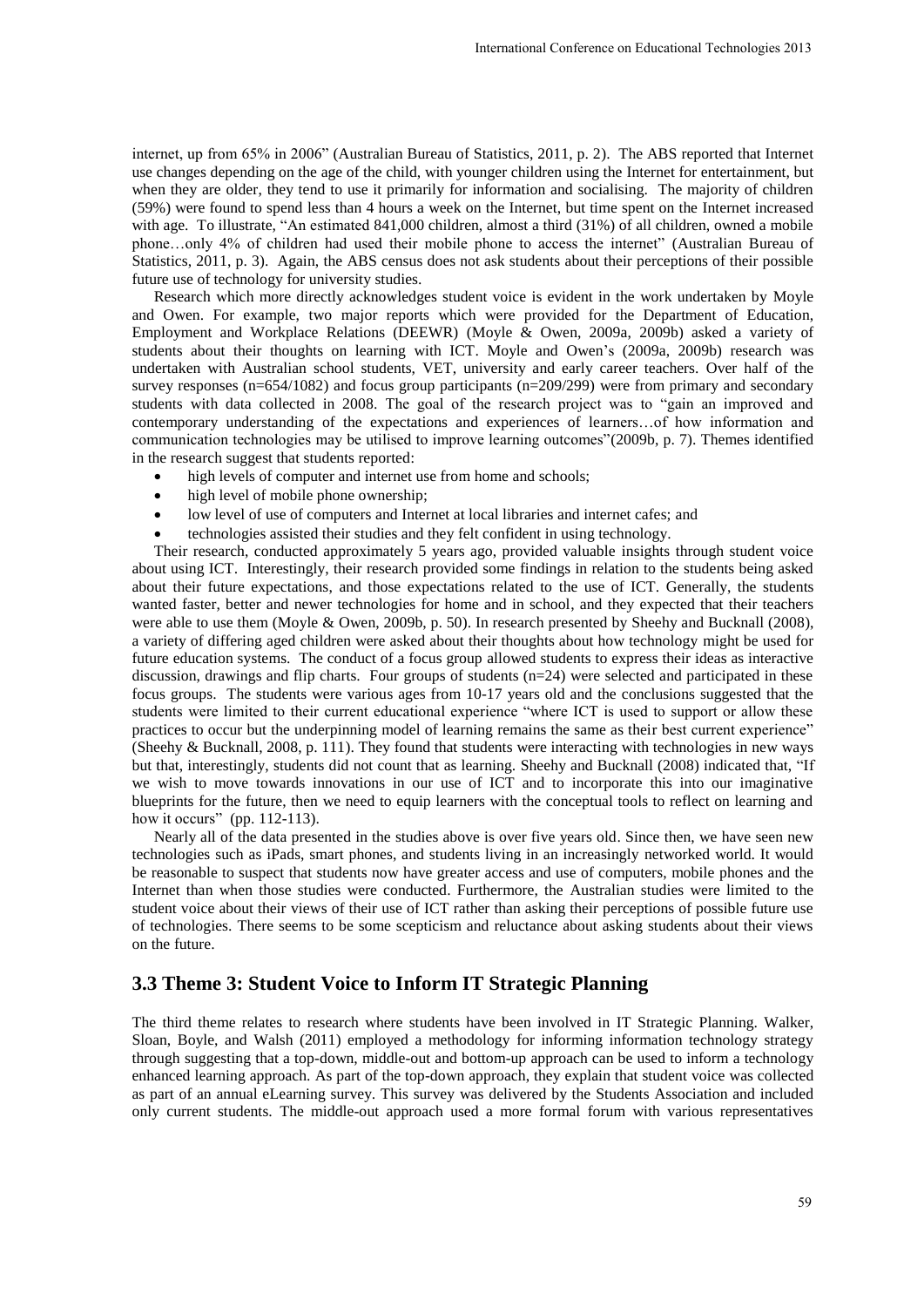involved including students. No details of the student involvement were discussed. As part of the bottom-up illustration, the authors presented strategic planning as an informal "Friday fry-up" to allow staff the opportunity to informally participate. For their example, student voice was included as part of the strategic planning process, but there was no discussion of whether or not that voice was asked about the current situation or future scenarios. As strategic planning involves thinking about the future, a limitation of involving the current students involved, it is unlikely that they will experience the impact of the decisions made by the current student population if their views inform the IT strategic planning.

Elsewhere, and more aligned with the orientation and purpose of this paper, [Haywood, Macleod,](#page-9-5)  [Haywood, Mogey, and Alexander \(2004\)](#page-9-5) talk about student views of ICT at the University of Edinburgh and how those views have influenced the university's strategic planning process. Over thirteen years of data were collected from beginning and second year students through various methods, including surveys, interviews and scrutiny of the data server information. The data highlighted clear trends that were developed into a set of statements about their students and their views, attitudes and expectations. They termed this "consumer consultation" as their student expectations "may not align to those of the university…measuring change helps decision-making by enabling some prediction of the near future"[\(Haywood et al., 2004, p. 229\)](#page-9-5). This view was used as "the evidence-base to inform our development of ICT skills and e-learning strategies within the university"[\(Haywood et al., 2004, p. 30\)](#page-9-5). The data were collected about current practices including access to ICT, ICT use, and views of teaching and learning with ICT. However, no discussion around the future ideas for ICT could be located. A limitation recorded in the results suggested that students had a rather limited exposure to 'well-developed or sophisticated' e-learning and that could influence the student voice views about appropriate IT strategies for the future. This could be dismissed as a limitation for any project asking students about their views of the future, unless specific cohorts of students are asked; e.g. post-graduate students who have studied at different universities and/or worked in different environments and would have a wider view of what was possible. ISBN: 978-972-8939-99-1 © 2013<br>
ISBN: 978-972-8939-99-1 © 2013<br>
Illustration, the authors present<br>
Illustration, the authors present<br>
Illustration, the authors present<br>
polaroning process, but there was<br>
involving the curr

Davies (2011) presents details of an action research project undertaken during the 2009-2010 academic year at an independent school in England. The students of the school were aged from 14 – 19 and from an international background. The project was designed to understand teaching and learning with ICT at the school. Twenty-five student researchers participated in the study through multiple cycles of research, with the project culminating with a presentation to the whole school. This presentation contained details of the data collected and possible improvements to the school ICT learning. Interestingly, "During this event they made it known that the students want to be involved in school decision-making and have a right to do so" [\(Davies,](#page-9-6)  2011, p. 76). A key aspect of this research project is that it was managed and driven by the students. Two students were invited to join the committee that made decisions on ICT purchases at the school. The student commitment to drive this innovative change in school decision-making highlights that students are capable of making effective contributions.

Collectively, the literature reviewed has highlighted that there is little research which focuses on student voice in relation to future IT strategic planning, but there are signs that there is a growing acknowledgement that there is value in students participating as stakeholders in the IT strategic planning process.

# **4. THE RESEARCH DESIGN AND METHODOLOGY**

This research project aimed to capture the 'voice' of future university students to inform the university's IT strategic planning for 2020. Along with a series of associated activities to gain other university stakeholder input, the voice of future students were sought. Students in the age range of 10-14 years old participated in a series of focus groups to obtain their thoughts about what a university should be like in 2020. This age range was selected because these students could potentially be commencing or continuing studying at university in 2020. In accordance with timelines for the compilation of the university's strategic plan, this project was completed in a six-week timeframe from its initiation, ethics approval, requests to the schools involved and associated approvals, data collection and analysis, through to the preparation of the final report. The guiding research question was - *How will future students engage in higher education in 2020?*

Ethical clearance was appropriately requested and approved by the university prior to the study commencing. The university granted human ethics approval after the submission and review of consent forms for the schools and the parents/caregivers of the students. Students were invited to participate by their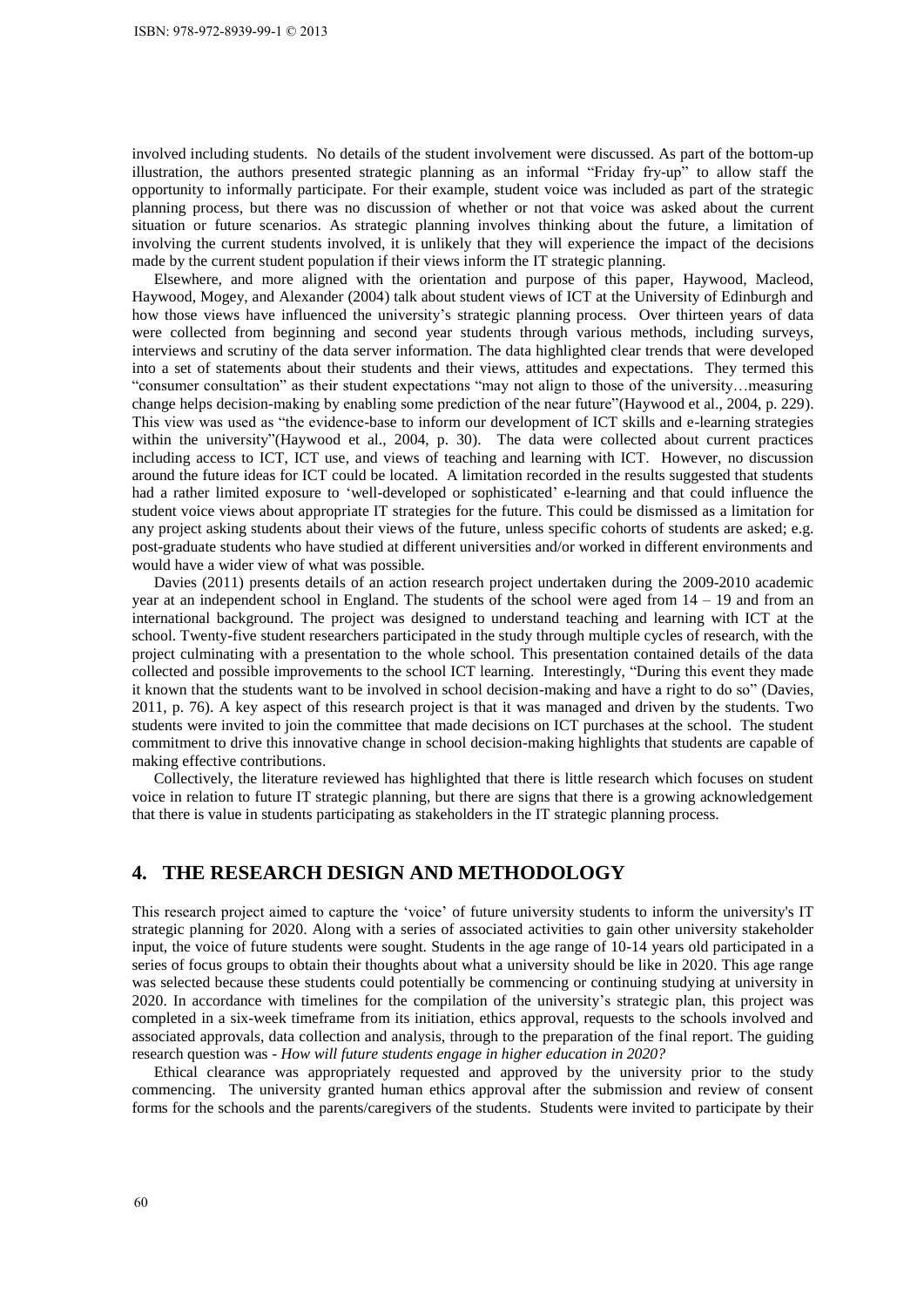school and only those students who returned signed consent forms were allowed to participate in the focus groups. On the day of the focus group, it was explained to the students that they had the option to elect not to participate. At a later date, students were given a small university gift for participating and contributing their ideas.

Thirteen schools located in reasonably close proximity to the university were invited to participate in this research project, with an understanding that the timeline was important. Four principals accepted the invitation, but only three schools were able to participate in line with the project timeframe. Each school identified the students who were invited to participate in this project. Consent packages were sent home for parent/caregiver approval. At each of the three participating schools, one forty-five minute semi-structured interview was completed with the students following an approved protocol. A total of 48 students participated in the interviews. There was a mix of male and female students. A member of the research team led all interviews with a school representative (class teacher or head of school) in close proximity either in the room or just outside. The questions were organised according to three areas – *About the Students*, *About the Technology*, and *About the University*. These themes were intended to scaffold the students through thinking about themselves as students, then thinking about and discussing their use of technologies, to then be able to consider and propose their ideas *About the University* in 2020. Examples of the questions *About the University* included the following: International Conference on Educational Technologies 2013<br>
Onesent forms were allowed to participate in the focus<br>
10. It of the students that they had the orbiton to elect not to turiversity gift for participating and co

- How will you attend university? Where should the university be?
- Should you attend in person? Should there be people from all over the world?

- Should important people give lectures? Should you be able to join lectures at other universities anywhere in the world?

- Could you be anywhere in the world and join lectures? How will you attend lectures?
- How will you access textbooks? How will you keep your notes?
- What do you think assessment should be?
- What should a library look like? Should there be books? When can you access the library?
- Should the content be available to anyone? Do you need to have access to get the content?

- Do you think you should be able to use your own devices at university? Who should own the software? Hardware? (eg: printers) Should we use printers? Do you think you will use paper?

What can the university know about you? If you visit their website? Search about university in Google? Collect information about the websites you visit? In order to know what to send you?

The students were also invited to add additional thoughts they might have about studying at a university in 2020. No identifiable data about students were collected during the interview process, and participants were assured that they could not be identified in the report or in any other publication. The focus group interviews were audio recorded with recordings transcribed by a research team member. Each school used a different approach to identify potential students. Age was not confirmed formally as part of the process as the expectation was on the school to select or nominate students in the 10-14 age group.

#### **5. SUMMARY OF KEY FINDINGS AND DISCUSSION**

Findings are summarised here, using three broad themes used in the interview format - *About the Students*, *About the Technology*, and *About the University*.

### **5.1 About the Students**

Firstly, the students were asked about their knowledge of university to understand if they knew about universities, if they were aware of the local universities, and if they thought that they wanted to attend university in the future. This theme was used to prepare the students to think about their future and to confirm if they were planning to attend a university. The schools nominated students whom they thought might be potential university students, and the students were aware of many local universities. They generally conveyed why thought it was important to study at university. For example, they could see the benefits for future employment, reflected in comments such as: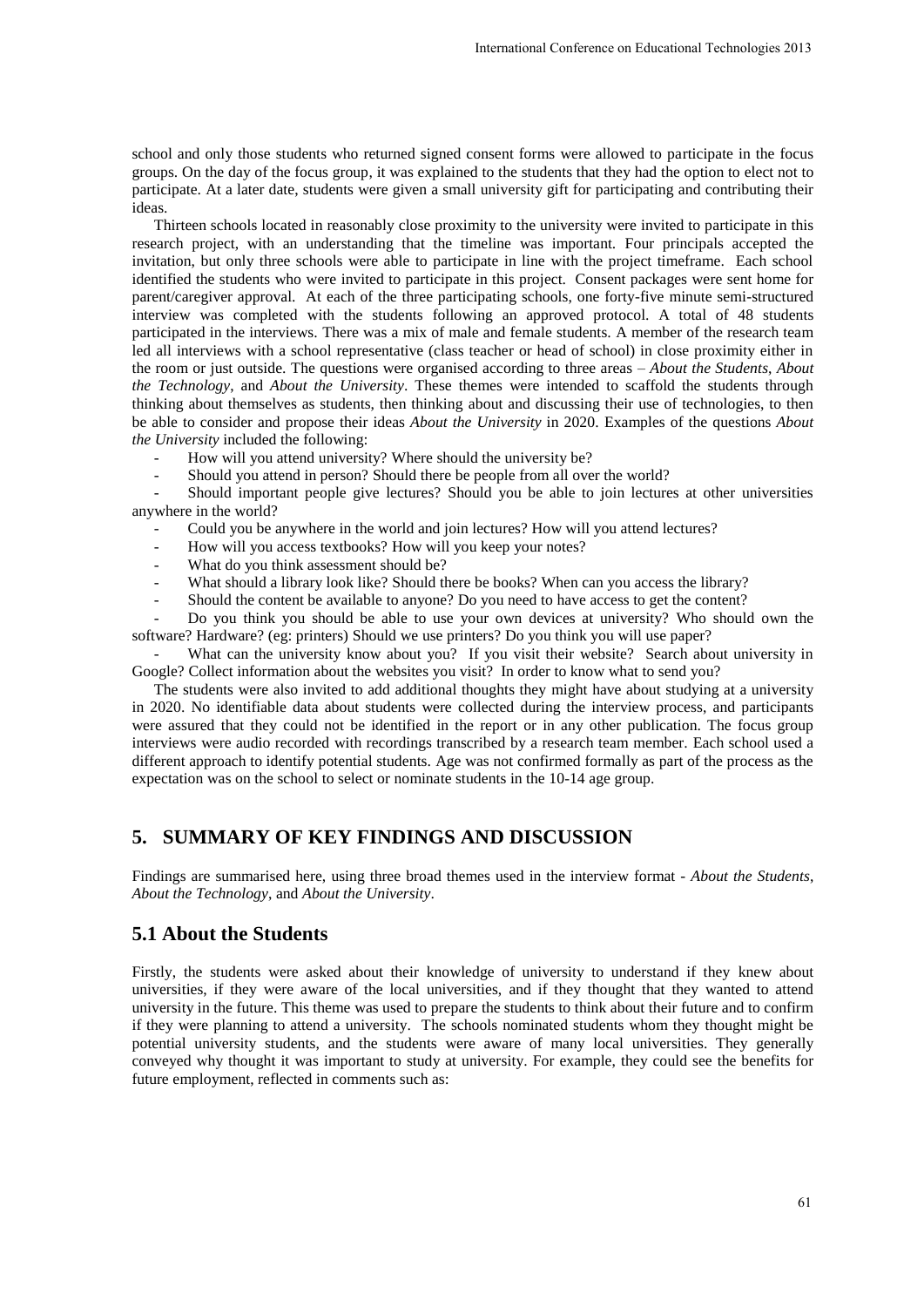- *If you go there you might get a better chance of a better job.*
- *You get a better job with more pay so you can live in a big house.*
- *You study a lot so I can get a job.*

Some had already visited campuses with their family, because a parent was studying. The majority of the students interviewed indicated that they had aspirations to go to university.

### **5.2 About the Technology**

Students were then asked a series of questions about ICT to obtain their understanding of ICT and how they use it at home or school. They were asked about the software they use at home and what was available at school. They were asked if they liked using ICT and what they would like to use. They were asked why they liked using ICT and what they think ICT would be like when they finished school, which will be close to being 2020 for most of the students interviewed. Student responses confirmed that the students were using a variety of ICT at home and in the classroom.

They provided an extensive list of suggestions about what ICT would be like in 2020. Students built those suggestions based largely upon their current use of ICT in the classroom and at home. Current classroom examples included Interactive WhiteBoards/SmartBoards, iPads, data projectors, iPods, gaming websites, eBooks, and school Internet-based resources. They were aware of a variety of different software, with most frequently referred to as being Microsoft Office products. Students provided a list of Internet-based ICT they were using with most comments being made about educational or non-education gaming websites.

Students explained the variety of ICT that they have access to at home, and they referred predominantly to gaming devices. Students believed that there should be more ICT at school and they liked using ICT. Students want to use ICT because "it is fun", "educational", "easier to concentrate", "better than going to the library and having to borrow books. It is easier than having to read a whole book to find what you want", "faster than writing", "like in writing assignments it is easier, than having to hand write them", and "helps me understand". Furthermore, the students cited that they access websites for gaming, social networking ("for example, Facebook"), convenience ("like if we all got like iPads then everyone would work and then you could do everything on there. Take it home and bring it back"), and that they were motivating ("makes you want to learn"). ISBN: 978-972-8939-99-1 © 2013<br>
ISBN: 978-972-8939-99-1 © 2013<br>
ISBN: 760 *stad a better job win*<br>
Ion *stady a lot so 1 can*<br>
Some had already visited ca<br>
Some had already is sided ca<br>
suse it at home or school. They wer

The students offered some interesting ideas for ICT in the future including that it would become easier to use computers with touchscreens, there would be individual whiteboards, and there might be robots teaching or serving. They considered that they would be using laptops in the future, which is consistent with their current expectations as many of the students were already attending or expected to attend a school where a 1 to-1 laptop program was offered in the senior years. It is worth noting that it seemed that some of the responses were influenced by movies examples, such as drawing and manipulating a screen in the air shown in the Iron Man series of movies.

# **5.3 About the University**

Students were asked how they would attend university and a question was posed if they would attend online or in person. Students very quickly responded that they still wanted to attend in person, with example responses such as:

- Cause I think you learn more when you hear or watch it being done rather that listening.
- *I reckon it would be good if you were there in person.*
- It would be better if you went to it as you easily get distracted at home.

However, there was the caveat provided that the students wanted the option to attend online, but they wanted personal contact with other students and their university teachers as they thought that you would not be able to learn as well at home as reflected in the examples of responses, such as:

- I think you should attend the university in person because then you get to see the face.
- *Should have personal contact.*
- *If you didn't know then you could ask someone else.*

- *Should be good to go to university because it's easier to land. You get an explanation on how to do things.*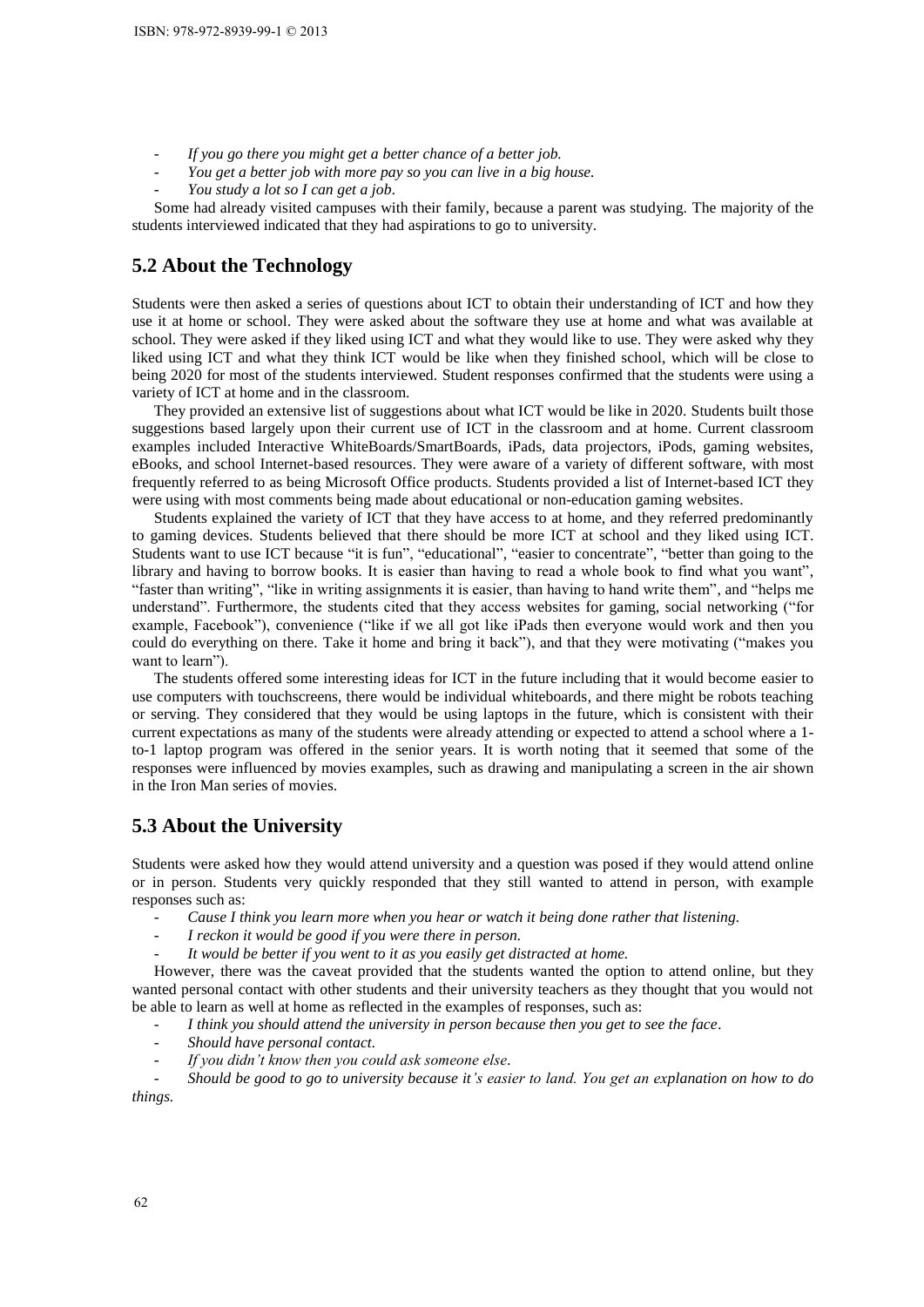- *I think you should get a university as a person instead of other computer because if you just use computers you won't learn much. But if you go to university you meet more people and you can learn more.*

- *I think you should go to the university because if you look at up on a computer you might not understand. At the University you can ask people.* 

- *In a way it's better to go to university but in a way sometimes your friends will be there and you can get more help, teacher. But if you're at home you can have more concentration and you but you might not understand the questions real good.* 

Students could see the value of having access to lectures given by important people using ICT to deliver the lecture ("Yeah that would be pretty cool", "You can see how differently they teach"). They were also supportive of being able to access lectures from anywhere in the world. They were interested in attending university in other countries and offered reasons for this such as "experience", "travel" and "like better course then what is offered". Students suggested that it should be easy to travel to university from their home. Interestingly, some students hinted at networked schools by highlighting that universities might be connected with schools ("one in each school", "more university so much closer", "consider school so that parents don't have to travel far").

Students wanted access to textbooks online "because you could take it home" and "if you lose the hardcopy you can still use it". Students could see the benefits of online assessment but didn't want assessment to be online. Students want the traditional library with books, though they also indicated that they didn't like traditional library environments because "they are usually brown and black and boring and depressing". They provided a comprehensive list of 'wants', including:

- access to technology in the library, whether it is supplied or they bring their own devices;
- communal workspaces and individual areas, places to talk and places to be quiet;
- colourful interesting spaces where they can bring drinks and food;
- big comfortable furniture that is flexible to use;
- people to help and those people to be like sales people rather than being behind desks;
- environments where they could take drinks and food;
- quiet spaces plus also noisy spaces but the two separated so they could decide; and
- the library should be accessible 24 hours a day and with longer opening hours.

The students thought that you should only have access if you were connected to the university; e.g. as a student or worker at the university. The students highlighted that, because you have to pay to be a student, then the library should only be available to the people that pay. Students thought that you should be able to bring your own device, and mentioned computers, laptops, phones, iPads, e-readers, tablets, kindle, but that the university should provide devices for those people that don't have their own. Students said that the university should provide access to software and hardware but that they were prepared to pay for it as part of their fees or as an extra. They also said that if it was part of a specialised topic then the university should supply it. Students are used to a Resource Scheme annual fee that their parents pay at the beginning of the school year. International Conference on Educational Technologies 2013<br>
on instead of other computer because if you just use<br>
serify you meet more people and you can learn more,<br>
use if you look at up on a computer you might no<br>
way s

Students were conscious of conserving paper because of the impact on trees. They also suggest that you need computing equipment to be able to show and edit documents such as on a laptop or iPad. They also highlighted some technology reliability issues with using USB's and the risk of losing documents on a computing device. Students said that they were generally happy to share their personal details with the university if they visited on an Open Day or visited the website.

- *so they can understand that you were there from a young age and that you always wanted to go to uni to study that course…they have that perspective of you.* 

- *that you have a genuine interest in it not just in the moment thing that you want to go to university is a genuine interest.* 

They believed that this would help them build a relationship with the university, especially if they were going to study that course. Some students disagreed, because they thought that it was private information and they were afraid of how it could be used, especially for negative contact. Students saw that using information about website visits and tracking was an invasion of their privacy as they did not want the university to know what they were using the Internet for.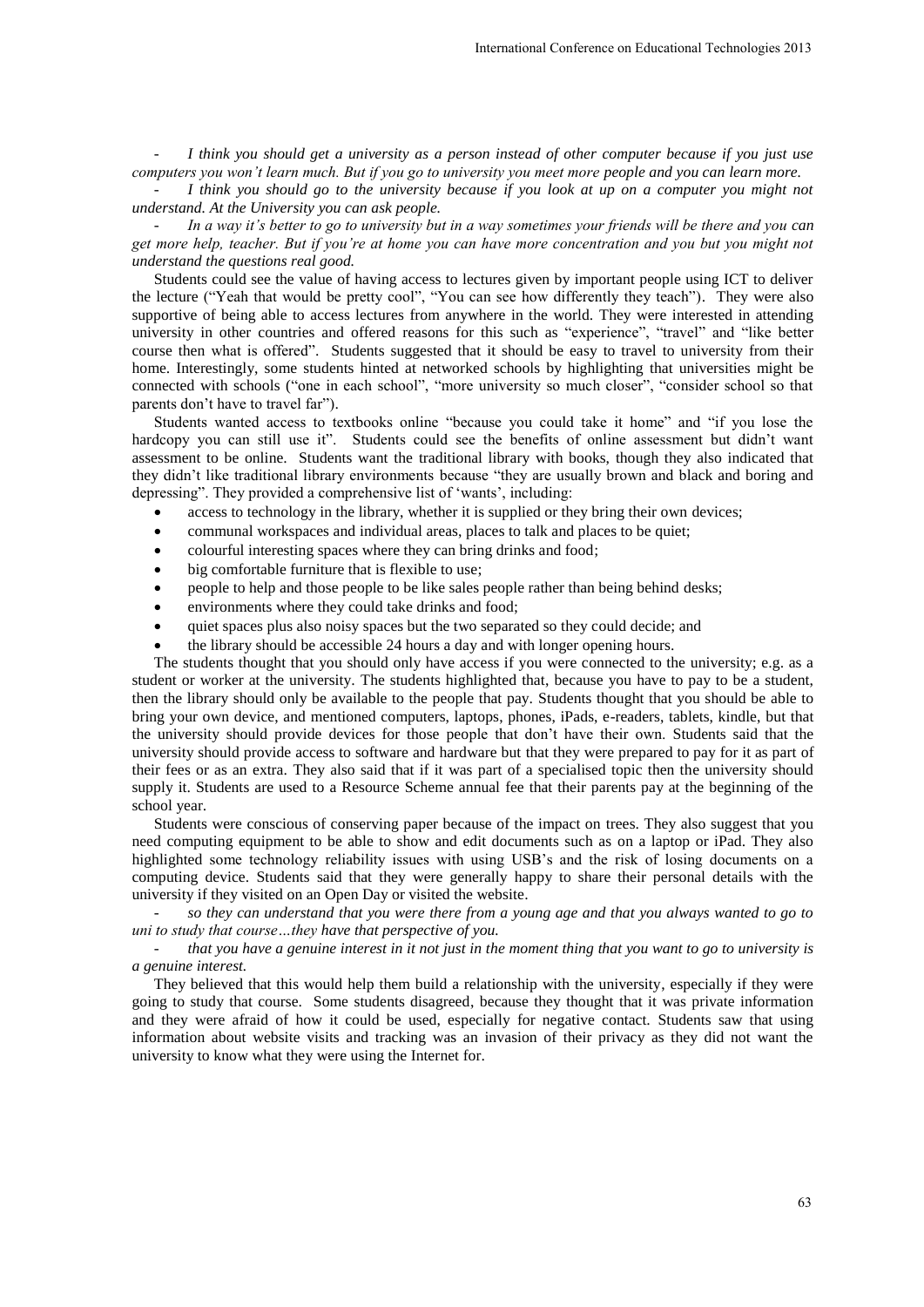# **6. REFLECTIONS ON THE PROCESS AND CREDIBILITY OF STUDENT VOICE**

Rudduck and Fielding (2006) contend the 'big issues' that underlie the credibility of student voice are power relations, the commitment to authenticity, and the principles of inclusiveness. Power relations in their context relate to student teacher interactions with "teachers being prepared to 'see' young people differently" [\(Rudduck & Fielding, 2006, p. 225\)](#page-10-2). This means seeing students with a level of maturity to be able to offer serious, courteous and constructive contributions. A common theme of student voice literature is based on school interactions between students and teachers for school governance. The teachers in this case hold the balance of power and students can feel anxiety to provide honest feedback to improve school regimes. For example, "Younger students are concerned because commenting on what teachers do is seen as 'rude' or 'wrong'; older students, however, are more inclined to be anxious because they fear retaliation" [\(Rudduck &](#page-10-2)  Fielding, 2006, p. 226). ISBN: 978-972-8939-99-1 © 2013<br> **VOICE**<br> **Colong COOLONS O**<br> **VOICE**<br> **Rudduck** and Fielding (2006) cordination to authometric to authometric to relate to student teacher interactions, the committent to author exchang

The teachers involved in organising students for this research played different roles in assisting in collecting the data. In one class, the teacher participated with the researcher in conducting the interview, in another interview the teacher sat at the front of the class during the focus group, without participating verbally but listening and showing some minor non-verbal responses. Another teacher separated the participating students and let the interview proceed without being present in the room, and was located outside the door with the other students. In each of these three interviews, the power relations between the students and the researcher were different and this was reflected to some extent in the quality of responses from the students.

As Ruddick and Fielding (2006) suggest, "Authenticity is about ensuring that the process of consultation and participation seems credible to students" [\(p. 226\)](#page-10-2). They go further to suggest that authenticity rests on three things:

1. students involved in determining the focus of consultation – the topic seen as significant and permitted by the students;

- 2. the interest of the adults is real; and
- 3. discussion of their suggestion and active follow-through.

Students involved in this research process were not involved in determining the stimulus for the interview but it was felt that the questions and content could generate valid responses. A simple question format and approach was taken to allow the students to interact with the researcher. The interview approach of asking the students as 'future' students allowed an opportunity of respect for the students to show that there was a belief that they could attend university and the university was interested in what they had to say. Due to the process of the research, there is no opportunity for the students to see where their feedback was used in the IT strategic planning development, although they were each provided with a certificate of participation, a reward gift with the university logo, and a summary report given to the participating schools.

Upon reflection, an important principle is to create a strong sense of inclusion whereby all students voices are heard, rather than only the voices of those students who have the confidence and linguistic competence to participate effectively. For this research, a limitation is that not all students in the specified age range were invited to participate because of the timeframe in collecting the data for the university IT strategic plan. The schools were asked to identify students aged 10-14 years who would possibly be attending university in 2020. This restriction on participation or purposive sampling was chosen to access the 'knowledgeable people' when "there is little benefit in seeking a random sample when most of the random sample may be largely ignorant of particular issues and unable to comments on matters of interest to the researcher"[\(Cohen,](#page-9-7)  [Manion, & Morrison, 2011, p. 157\)](#page-9-7). This provides some tensions between being inclusive of student voice and being selective through purposive sampling.

# **7. CONCLUSION - IT STRATEGIC PLANNING AND STUDENT VOICE**

The resulting *Griffith 2020 IT Strategic Directions* (Griffith University, 2013) involved wide consultation and views from various stakeholders were often conflicting, and there is an explicit acknowledgement that we can not predict what the university might be like in 2020. The authors of this paper believe that the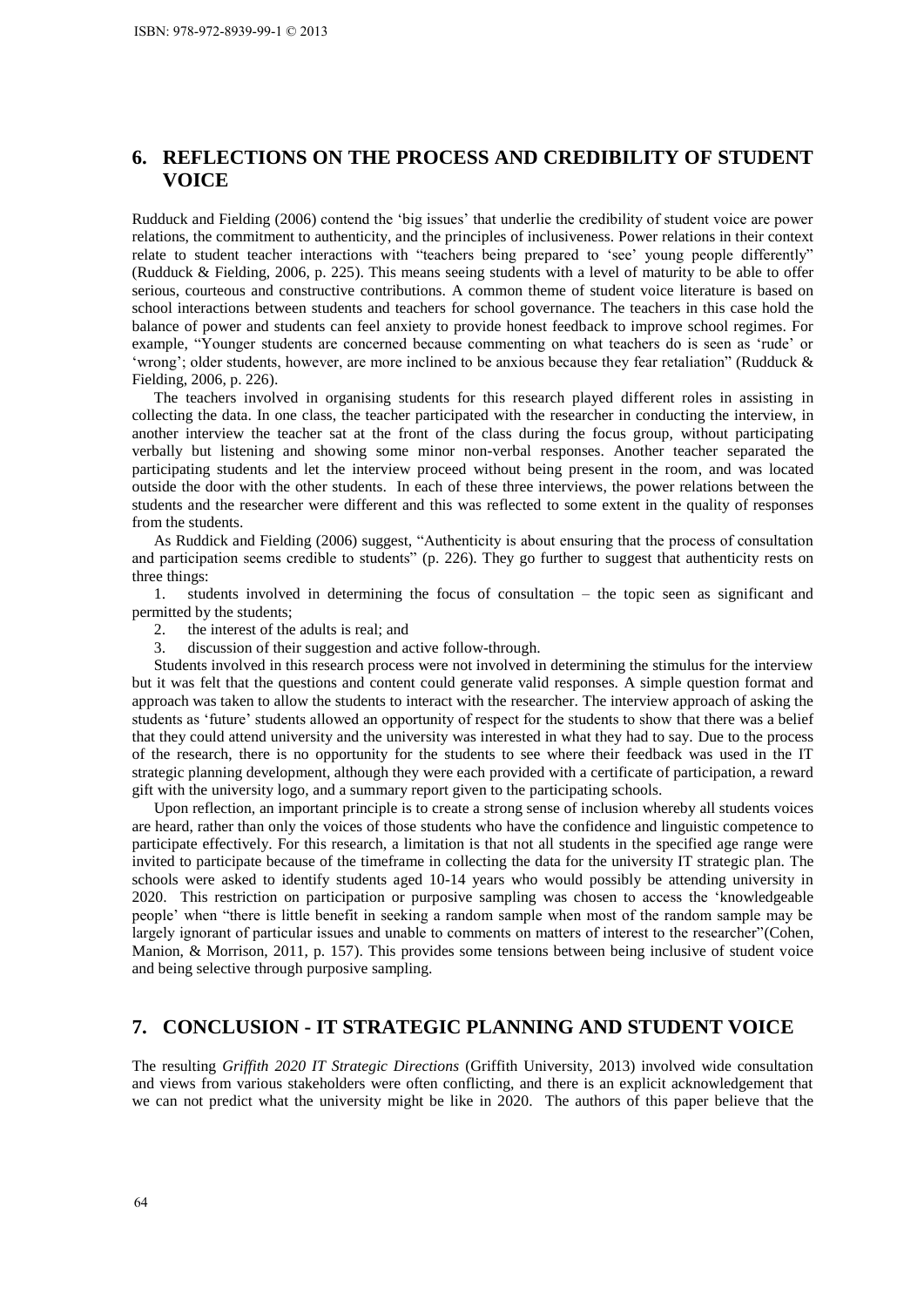resulting document is carefully crafted, cognizant of IT trends and challenges, and provides a construction of students as scholars in 2020:

As we move towards 2020 the world of a scholar has fundamentally changed. Global mobile access to scholarship, in all its forms, is the norm. Collaboration across disciplinary, organisational and national boundaries is easy. Research, teaching and learning are significantly multimedia digital endeavours. Griffith's competitors are undeniably global, offering flexibility of time, place and approach in the ways in which a scholar can learn, teach and research.

Griffith's students are creators of new forms of content, which informs future teaching, and changes the relationship between teacher and student. (Griffith University, 2013, p. 6)

This engagement with young people who might be university students in 2020 demonstrated that the students, aged 10-14 years old, are already thinking about university and have a desire to attend university. Therefore, their views can add value to university IT strategic planning processes. A success factor identified by [Ward and Peppard \(2002\)](#page-10-8) in looking at successful strategic planning for information technology is to "understand the customers" [\(p. 36\)](#page-10-8). In the case of a university, prospective 'customers' could be defined as the current school students. Ward and Peppard explain that we need to understand "what they do with the product or service: how they obtain value from it, and the problems they may encounter in gaining that value" [\(2002, p. 36\)](#page-10-8). Consequently, how the students might wish to use ICT at the university, how it might benefit their study, and any problems they have with using the ICT are relevant. International Conference on Educational Technologies 2013<br>
1ends and challenges, and provides a construction of<br>
2. tends and challenges, and provides a construction of<br>
2. the norm. Collaboration across<br>
mass. is the nor

The key message provided by the students in this research project was the importance of the physical connectedness when they envisioned in attending university in 2020. They wanted to see their lecturers/tutors in person, they wanted to socialise on campus in friendly spaces, and they wanted access to a range of ICT. In the last eight years there have been major improvements in ICT and it is unknown what ICT would look like in 2020 but this student voice message fundamentally suggests that students want to be social, as well as university students undertaking studies. As universities strive to take advantage of learning online environments, it is important for universities to understand that these school students who might be attending university in 2020 want to physically be there to enjoy the experience.

#### **REFERENCES**

- <span id="page-9-3"></span>Australian Bureau of Statistics. (2011). *Australian Social Trends June 2011: Children of the digital revolution*. Viewed on 25 August 2013 at
- http://www.ausstats.abs.gov.au/ausstats/subscriber.nsf/LookupAttach/4102.0Publication29.06.117/\$File/41020\_Children digital\_Jun2011.pdf
- <span id="page-9-1"></span>Beattie, H. (2012). Amplifying student voice: the missing link in school transformation. *Management in Education, 26*(3), 158-160. doi: 10.1177/0892020612445700
- <span id="page-9-7"></span>Cohen, L., Manion, L., & Morrison, K. (2011). *Research methods in education* (7th Ed.). Abingdon, Oxon. New York: Routledge.
- <span id="page-9-6"></span>Davies, Patricia M. (2011). Student participation in school ICT policy-making: a case of students as researchers. *Management in Education, 25*(2), 71-77.
- Galliers, R., & Leidner, D. E. (2003). *Strategic information management : challenges and strategies in managing information systems* (3rd Ed.). Boston: Butterworth-Heinemann.
- Griffith University. (2013). *Griffith University 2020 IT Strategic Directions*. Viewed on 25 August 2013 at http://www.griffith.edu.au/information-services/strategy-for-information-technology-through-to-2020.
- <span id="page-9-5"></span>Haywood, J., Macleod, H., Haywood, D., Mogey, N., & Alexander, W. (2004). The student view of ICT in Education at the University of Edinburgh: skills, attitudes and expectations. Paper presented at the *Blue Skies and Pragmatism: learning technologies for the next decade Research proceedings of the 11th Association for Learning Technology Conference* (ALT-C 2004).

<span id="page-9-0"></span>Levin, B. (2000). Putting students at the centre in education reform. *Journal of Educational Change, 1*, 155-172.

<span id="page-9-4"></span><span id="page-9-2"></span>Mitra, Dana L. (2006). Student voice from the inside and outside: the positioning of challengers. *International Journal of Leadership in Education, 9*(4), 315-328. doi: 10.1080/13603120600895379